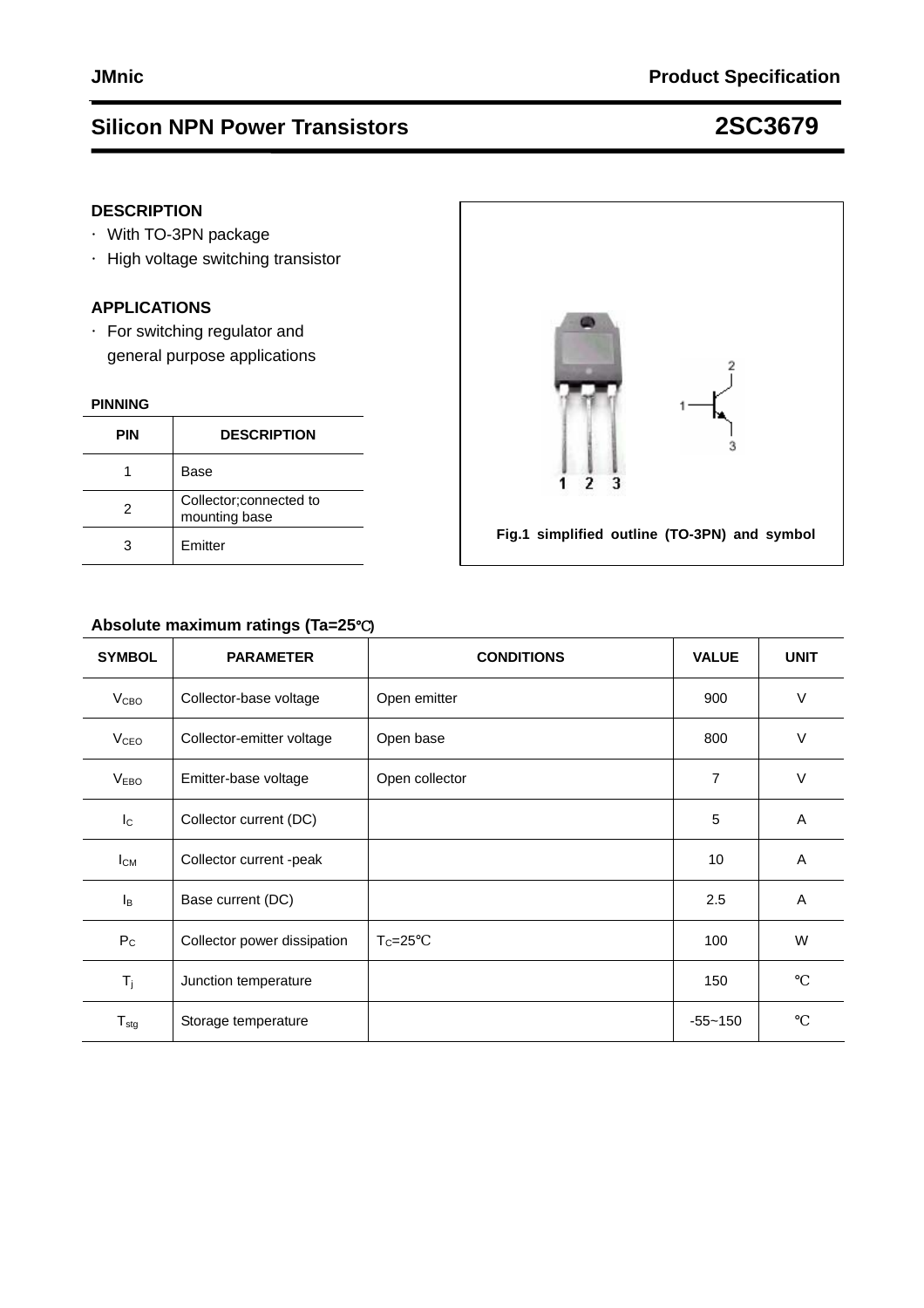### **CHARACTERISTICS**

#### **Tj=25**℃ **unless otherwise specified**

| <b>SYMBOL</b>      | <b>PARAMETER</b>                     | <b>CONDITIONS</b>             | <b>MIN</b> | TYP. | <b>MAX</b> | <b>UNIT</b> |
|--------------------|--------------------------------------|-------------------------------|------------|------|------------|-------------|
| $V_{(BR)CEO}$      | Collector-emitter breakdown voltage  | $I_C=10mA;I_B=0$              | 800        |      |            | $\vee$      |
| V <sub>CEsat</sub> | Collector-emitter saturation voltage | $I_C = 2A$ ; $I_B = 0.4A$     |            |      | 0.5        | $\vee$      |
| $V_{\text{BEsat}}$ | Base-emitter saturation voltage      | $I_C = 2A$ ; $I_B = 0.4A$     |            |      | 1.2        | $\vee$      |
| I <sub>CBO</sub>   | Collector cut-off current            | $V_{CB} = 800V$ ; $I_E = 0$   |            |      | 0.1        | mA          |
| <b>LEBO</b>        | Emitter cut-off current              | $V_{EB} = 7V$ ; $I_C = 0$     |            |      | 0.1        | mA          |
| $h_{FE}$           | DC current gain                      | $I_C = 2A$ ; $V_{CE} = 4V$    | 10         |      | 30         |             |
| $f_T$              | <b>Transition frequency</b>          | $I_C = 0.5A$ ; $V_{CE} = 12V$ |            | 6    |            | <b>MHz</b>  |
| $C_{OB}$           | Collector output capacitance         | $f=1$ MHz; $V_{CB}=10V$       |            | 75   |            | pF          |

#### Switching times

| $t_{\text{on}}$ | Turn-on time | <sup>1</sup> I <sub>C</sub> =2.0A<br>I <sub>B1</sub> =0.3A ,I <sub>B2</sub> =-1A<br>V <sub>CC</sub> =250V, R <sub>L</sub> =125 |  | 1.0 | $\mu$ s |
|-----------------|--------------|--------------------------------------------------------------------------------------------------------------------------------|--|-----|---------|
| $t_{\rm s}$     | Storage time |                                                                                                                                |  | 5.0 | $\mu$ s |
| tք              | Fall time    |                                                                                                                                |  | 1.0 | $\mu$ s |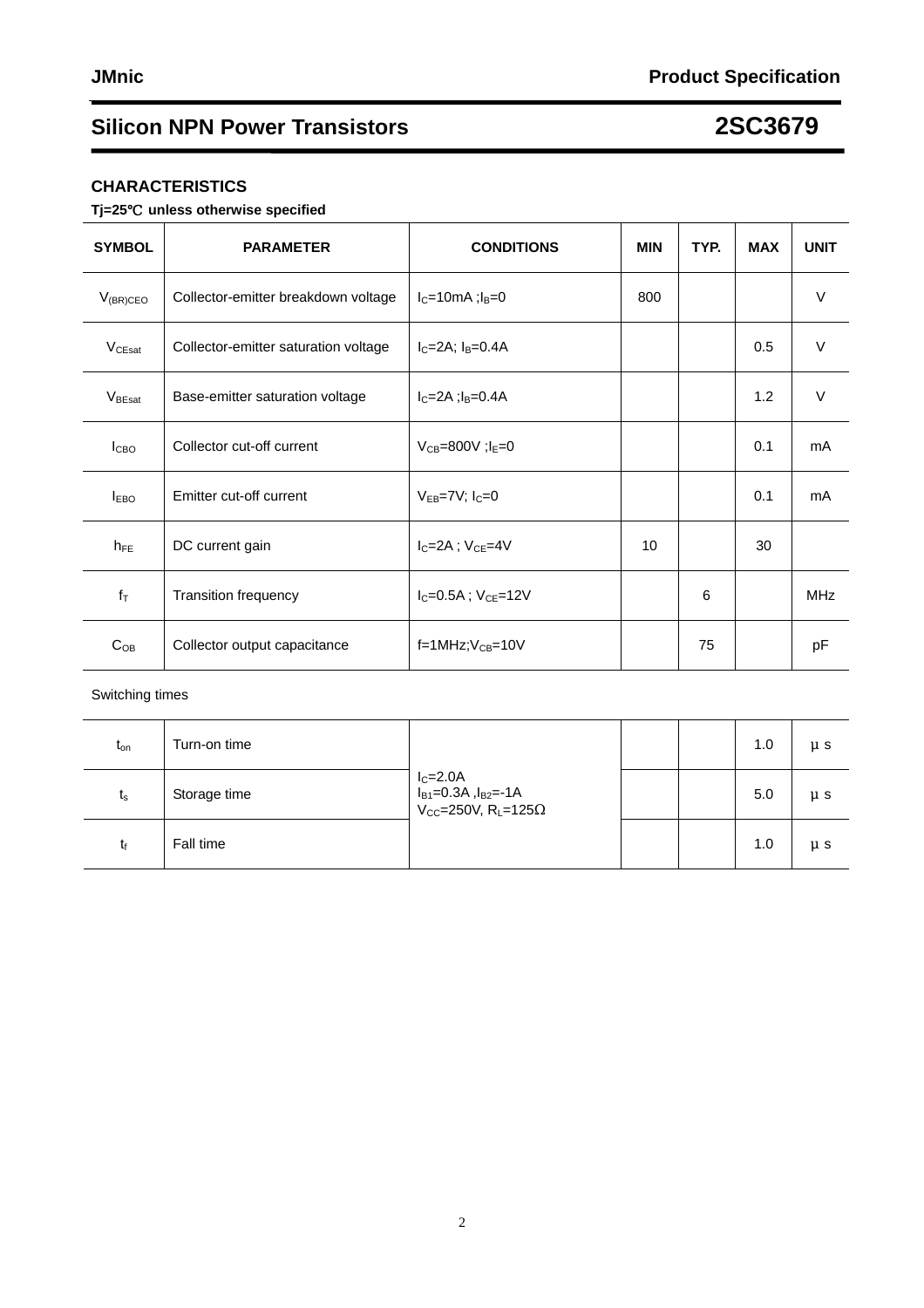#### **PACKAGE OUTLINE**